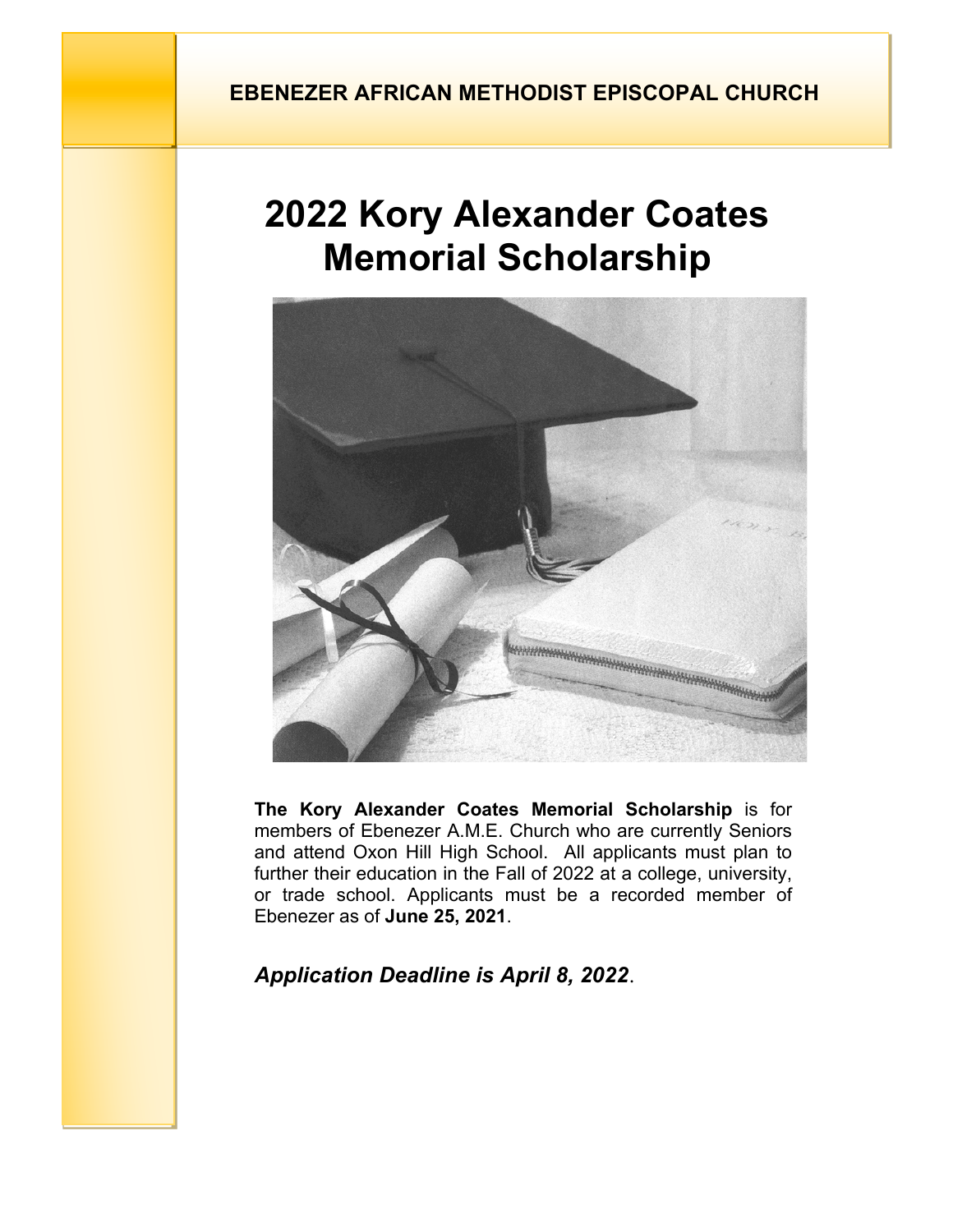# THE KORY ALEXANDER COATES MEMORIAL SCHOLARSHIP

The Kory Alexander Coates Memorial Scholarship is being offered in remembrance of Kory Alexander Coates. Kory was a Champion for Christ serving his church community as a member of the church band, the multi-media department, and active member of the Sunday School Department. In addition, Kory's passion for learning led him to be accepted into the Science and Technology Program at Oxon Hill High School in Oxon Hill, MD. It was here where Kory majored in Engineering with an ultimate career goal of becoming an architectural engineer all the while maintaining a 4.0 GPA. Kory exhibited true dedication and perseverance to his faith, his family, his school, his studies, and the Oxon Hill High School community. Once a Clipper, Always a Clipper!

To learn more about Kory, please visit www.korysfootprintlegacy.com

**All TYPED applications and supporting materials must be received by April 8, 2022 in ONE PDF document.**

| Last                                   | First                                                                            | Middle |
|----------------------------------------|----------------------------------------------------------------------------------|--------|
|                                        |                                                                                  |        |
|                                        |                                                                                  |        |
|                                        | Telephone: Home) __________________________________(Cell) ______________________ |        |
|                                        |                                                                                  |        |
|                                        | <b>ACADEMIC BACKGROUND</b>                                                       |        |
| Most Recent:                           |                                                                                  |        |
|                                        | High School__________________________________Address____________________________ |        |
| Graduation date_______________________ |                                                                                  |        |
|                                        |                                                                                  |        |